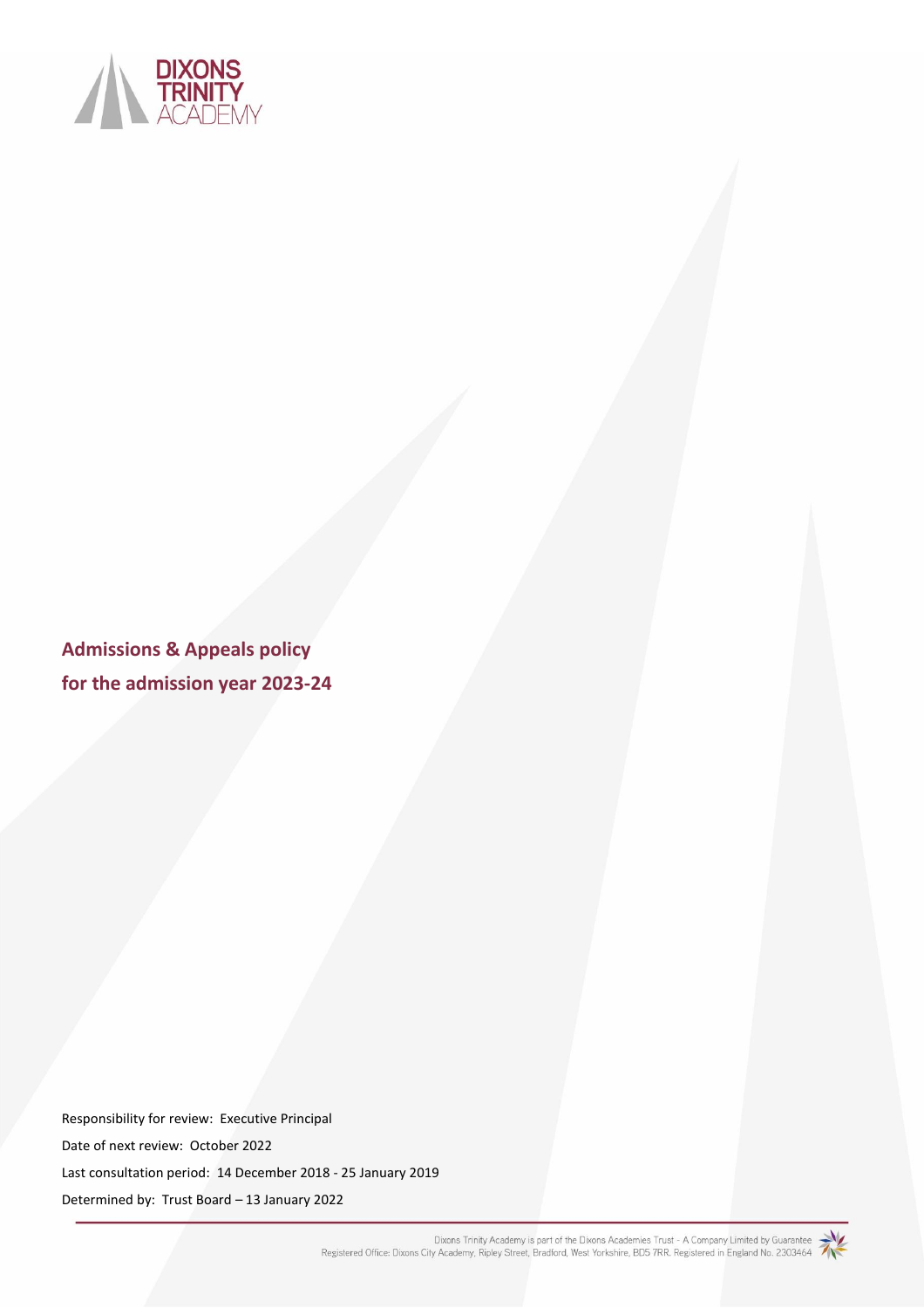# **Admissions**

## **Statement of Policy**

The Academy is committed to:

- admitting an intake reflective of the local community
- resolving a situation where there are many more applications than places available
- providing a consistency of approach in a potentially emotive area
- demonstrating that we are applying our oversubscription criteria equally and fairly
- ensuring that children with special educational needs, disabilities, and vulnerable children are not treated less favourably than other applicants
- working collaboratively with all schools within the local authority to improve behaviour and reduce exclusions by participating in the writing of and adhering to the Fair Access Protocol

#### **The aims are:**

- to ensure that places are awarded fairly and openly
- to ensure that parents are aware of the admissions procedures
- to guarantee that all legitimate applications will be processed efficiently and within an agreed time span
- to demonstrate that our procedures comply with the School Admissions Code
- to provide an appropriate appeal procedure for those who are dissatisfied with the outcome of their applications which complies with the School Admission Appeals Code

## **Procedures for Year 7 entry**

#### **The admission arrangements are:**

- a) There are 134 places in Year 7.
- b) Applications for places at the Academy will be made in accordance with the local authorities Coordinated Admission Scheme, as published on Bradford local authority's [website](https://www.bradford.gov.uk/education-and-skills/school-admissions/admission-arrangements/) and in the authority's "A guide for parents about admission arrangements for Secondary Schools". Where the Academy receives more applications than places available, the oversubscription criteria will apply.
- c) Applications must be made on the Common Application / Preference Form (CAF / CPF) provided by the local authorities by the stated deadline.

### **Oversubscription criteria**

The Academy has an agreed admissions number of 134 children for entry in Year 7. The Academy will accordingly admit up to 134 children in the relevant age group each year if sufficient applications are received. All children will be admitted if 134 or fewer apply.

If the Academy is oversubscribed, after the admission of children with an Education, Health and Care Plan, where the Academy is named, priority for admission will be given to those children who meet the criteria in the order set out below:

- a) Looked-after children or children who were previously looked after. See note 1 for a definition of these terms.
- b) Children who have exceptional social or medical need, supported by a written recommendation from the child's paediatrician / consultant or a professional from Children's Services. The recommendation must explain why the Academy is the *only* suitable school to meet the child's needs and why *no other school* could provide the appropriate support for the child.

Prioritisation will be decided based on the information received and parents will be informed if the application meets this criterion before the end of December. See note 2 for how to apply.

- c) Up to 3 children of staff, who have been in post for at least two years, or to staff recently appointed to a post for which there is a demonstrable skill shortage. See note 3 for how to apply.
- d) Children whose siblings live at the same address, who currently attend the Academy, and who will continue to do so on the date of admission (see note 4 for a definition of sibling).
- e) Children who are currently on roll at Dixons Music Primary (see note 5).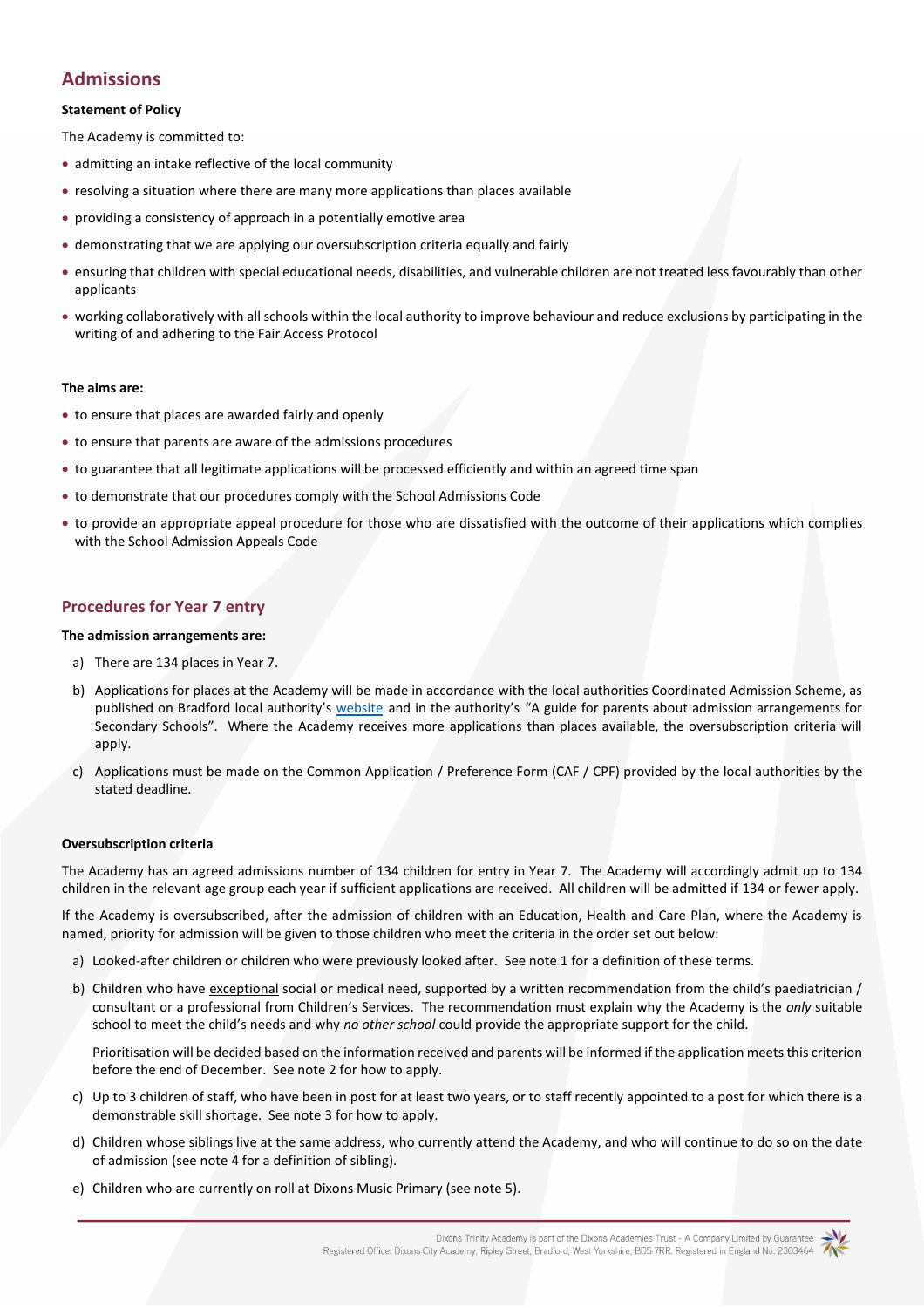f) Admission of children based on proximity to the Academy using straight line measurement from the Academy to the home address (see note 6). Where the offer of places to applicants with equidistant addresses would lead to oversubscription, the decision of who will be offered the will be made by using a computerised random number generator programme (see note 4).

If demand exceeds places at points c), d) or e), the decision of who will be offered the place will be made by using a computerised random number generator programme (see note 7).

Where a child is allocated a place and they have a sibling/s (brother/s or sister/s) applying for the same year group, the sibling/s will also be offered a place/s (see note 8).

*Notes*

1. A looked after child is a child who is (a) in the care of a local authority, or (b) being provided with accommodation by a local authority in the exercise of their social services functions (see the definition in Section 22(1) of the Children Act 1989).

A previously looked-after child is a child who, immediately after being looked-after, became subject to adoption, child arrangements order or special guardianship order and includes those who appear (to the Governing Body) to have been in state care outside of England<sup>1</sup> and ceased to be so because of being adopted.

2. Exceptional need applications must be in the form of a letter or e-mail to the Governing Body of the Academy, sent via the Admissions Officer, and accompanied by the supporting information described above.

The e-mail or letter is required in addition to the submission of a completed local authority application form.

3. Children of staff applications must be in the form of a letter or e-mail to the Governing Body of the Academy, sent via the Admissions Officer stating the name, post, and length of service of the member of staff, the name of the Academy, and the child's name and date of birth.

The e-mail or letter is required in addition to the submission of a completed local authority application form.

- 4. In addition to brothers and sisters, the term sibling includes half, adopted, step, or foster brothers or sisters *living at the same address*. It does not include cousins or other family members sharing a house.
- 5. Children must be on roll at the time of allocations and continue to be on roll until the end of Year 6. Please note that we are heavily oversubscribed, and we cannot always guarantee to offer a place to every applicant.
- 6. Straight line measurement is taken from the Ordnance Survey reference point for the home address to the main entrance of the Academy. 'Home address' refers to the child's permanent home at the time of admission. Where the child lives with split parents who have shared responsibility, it is for the parents to determine which address to use when applying for a school. Proof of residency may be required at any time during or after the allocation process.
- 7. The applications will be allocated a random number of between 1 and 8 that contains up to 7 decimal places. The numbers will be allocated by a computer programme and ranked from the smallest number at the top of the list to the biggest number at the bottom.

The randomisation process will be supervised by an independent clerk of the independent appeals panel

8. Where twins, triplets or siblings (brothers or sisters) are applying for the same year group and only one place is available, the remaining sibling/s will also be offered a place/s above the admission number.

# **Calendar for admission (secondary)**

*August / September 2022*

Local authority information and common application / preference form (CAF / CPF) is made available.

# *September / October 2022*

Open event – for details of this, please see the Academy website.

Deadline for supplementary information form (SIF) – deadline date is as stated on the form.

## *31 October 2022*

Deadline for receipt of:

- local authorities' common application / preference form (CAF / CPF)
- letters or e-mails and any supporting documentation in relation to applications under exceptional need

 $1$  A child is regarded as having been in state care outside of England if they were in the care of or were accommodated by a public authority, a religious organisation, or any other provider of care whose sole or main purpose is to benefit society.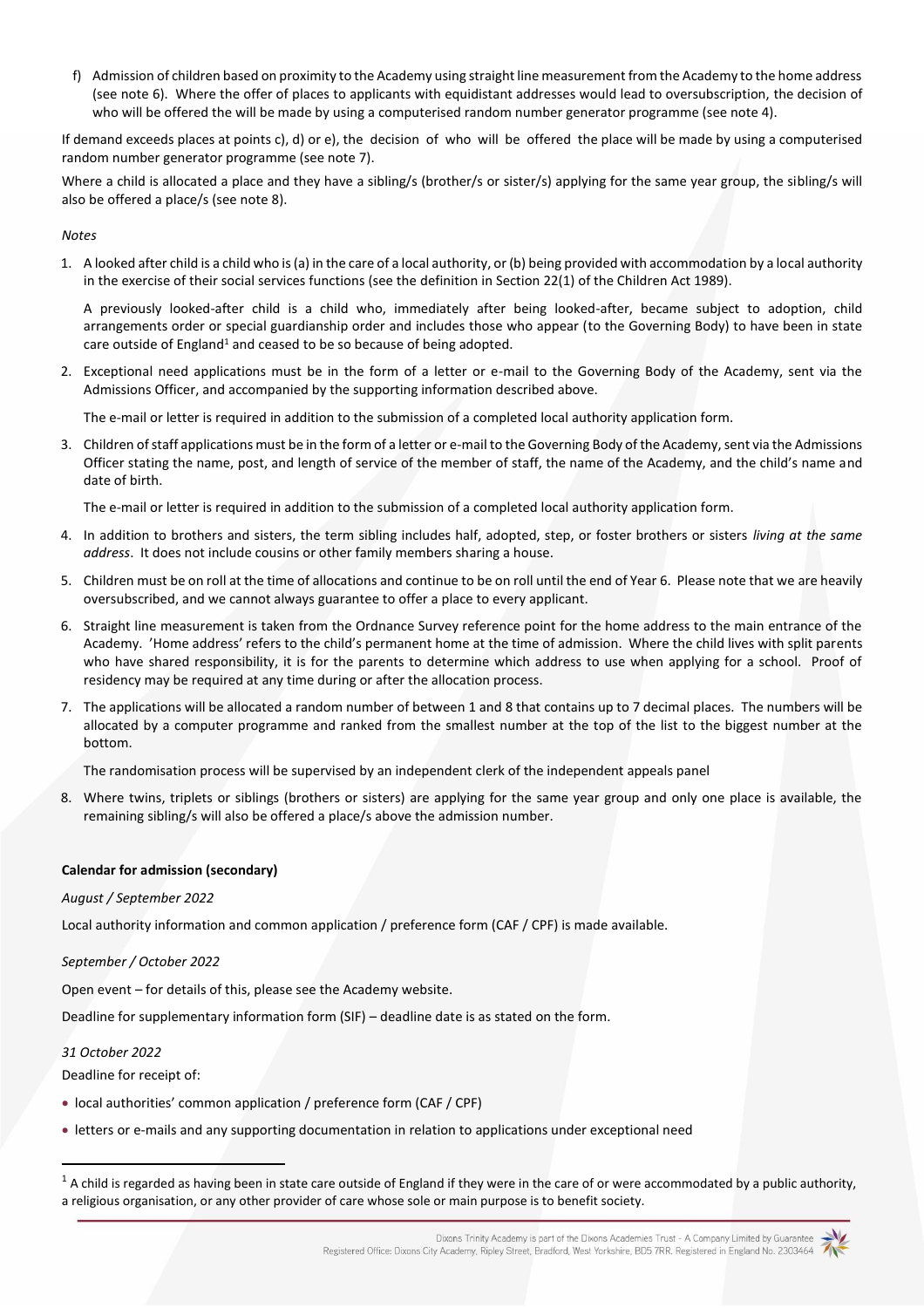• letters or e-mails in relation to applications under children of staff oversubscription criteria

### *1 March 2023*

Local authorities write with offers made to parents for all schools in their schemes.

In the event of oversubscription, those children who cannot be offered a place will automatically remain on the waiting list at the Academy until the end of December.

### **In-year admissions**

From September 2023, there will be:

- 134 places in years 7, 8, 9 and 10
- 112 places in year 11

Where vacancies occur, places are not offered based on the length of time children have been on the list but are filled in coordination with the local authorities and in line with the oversubscription criteria stated above. It is, therefore, possible that a child may be added to the list who qualifies more highly within the criteria than children already on the list because each time a child is added, the list will be ranked again in line with the published oversubscription criteria. Looked after children, previously looked after children, and those allocated a place at the Academy in accordance with a Fair Access Protocol (explained below) take precedence over those on a waiting list.

Applications should be made on Bradford local authority's 'In Year Common Application Form' (ICAF) which is available from the [website.](https://www.bradford.gov.uk/education-and-skills/school-admissions/in-year-applications/) Once completed, the form needs to be returned directly to the local authority. On receipt of an ICAF the local authority will send a copy of this to the Academy, and then respond to advise if a place is available or not.

#### **Fair access protocol**

All local authorities must have a Fair Access Protocol, which the Academy is required to be part of, to ensure that access to education is secured quickly for children who have no school place. Children who are dealt with under the protocol are likely to be the most vulnerable or present challenging behaviour and who cannot reasonably be managed through the normal admissions process. Children admitted through the protocol may be placed into a year group which is full and will take precedence over other children on the waiting list. It is the local authority's decision to determine which children are dealt with by the protocol and the Academy is obliged, as are other schools within the district, to admit a proportion of these children.

## **Admission of children outside their normal age group**

Parents may request that their child is admitted outside their normal age group, for instance, where a child is gifted or talented or where a child has suffered from learning, social or medical issues impacting his or her schooling.

When such a request is made, the Governing Body will decide based on the circumstances of the case and in the best interest of the child concerned, considering the view of the Principal and any supporting evidence provided by the parent. The process for requesting such an admission is as follows:

Parents should submit an e-mail or letter to the Governing Body, via the Admissions Officer, to request that the child is admitted to another year group (stating which year group) and the reasons for their application. Included with the e-mail or letter should be any evidence in support of their case; some of the evidence a parent might submit could include:

- information about the child's academic, social, and emotional development
- where relevant, their medical history and the views of a medical professional
- whether they have previously been educated out of their normal age group
- whether they may naturally have fallen into a lower age group if it were not for being born prematurely

The Governing Body will advise the parent whether the request for admission out of age group has been agreed or the reason for any refusal. Where the Governing Body refuses such a request, there is no right of appeal against a refusal to offer a place in the preferred age group. The right of appeal only applies against a refusal of a place at the Academy.